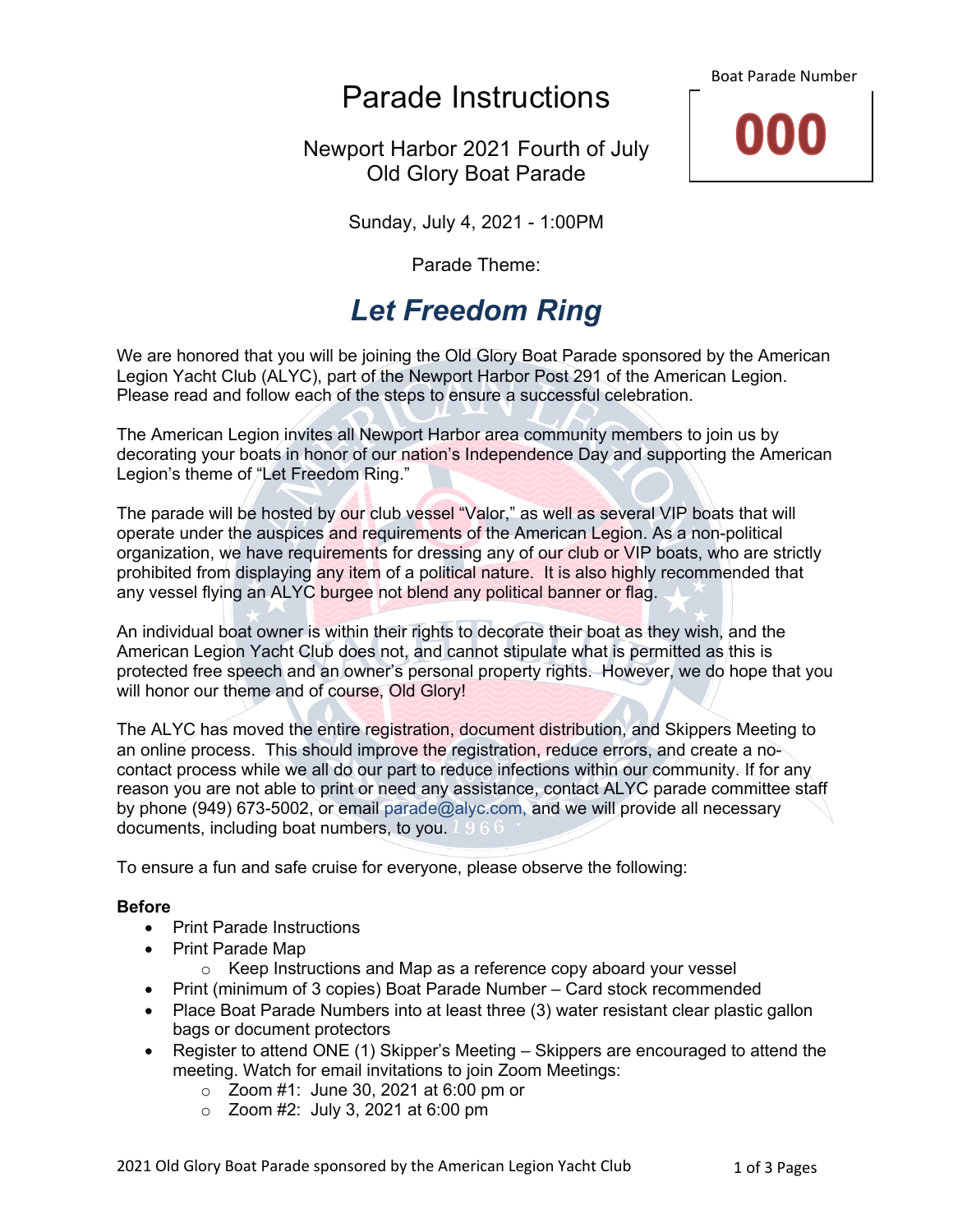$\circ$  Note: The City of Newport Beach requires the ALYC offer a Skipper's Meeting to review parade details and safety expectations

# **Morning of Parade**

- Mount two (2) of your entry numbers securely on the starboard side of your vessel, one near the bow and the other near the midship
- Mount the third (3) entry number on the stern of your vessel
- These are your Identification numbers. Not your position in the parade.
- Secure the entry number, which is also your identification number, to your vessel
	- o Ensure plastic identification number holder is water tight
	- $\circ$  Secure the top and bottom to ensure they do not flop in the wind
	- $\circ$  Make sure they are clearly visible to the judges
	- $\circ$  It will be helpful to attach them to the rails
	- o Keep them high enough to be seen.
	- o Make sure they are not covered by decorations
- Secure all decorations to prevent them from coming loose or into the water
- Load reference documents onto your boat:
	- o 1) Parade Map
	- o 2) Parade Instructions

## **Beginning**

- 12:30 pm The parade will start to assemble or form off Buoy W, which is located on the East end of Lido Island. (see Parade Map enclosed) Community boats should line up single-file facing East along the North edge of Lido Island. (Same procedure as the 2019 Christmas Parade)
- The lead boat is *Valor* from The American Legion
- Valor will be followed by the VIP boats (one or two) displaying VIP banners
- Community boats will begin immediately after VIP boats

#### **During**

- $\bullet$  1:00 pm The parade will begin promptly
- Position  $\perp$ 
	- o There is no assigned position for your boat
	- o Don't try to start the parade in entry identification number order
	- o Just fall in line safely
	- $\circ$  Stay in single file
- Note: The judges cannot see numbers if boats proceed in parallel or block their view.
- Speed Parade speed is 4 knots
- Distance Keep an even distance to the boat in front of yours. Don't fall behind, but allow enough distance for an emergency stop or avoidance maneuver
- Radio Stay tuned to Channel 72, the official parade channel
- Emergency Use Channel 16 or phone (949) 723-1002 for on the water emergencies only. Call Newport Harbor Patrol with emergency location and boat name. Violators may be cited for non-emergency use of channel 16
- City Permit requires:
	- o No amplified sound permitted
	- o All boats must obey all right-of-way rules and harbor regulations
	- o 5-mile per hour speed limit in NO WAKE requirements in the harbor
	- $\circ$  Parade boats must not impede or interfere with normal flow of traffic
	- $\circ$  Participants in the parade will engage in appropriate social distancing, through allowable number of passengers allowed aboard each vessel

#### **After**

This year, the parade is an on-the-water only event

2021 Old Glory Boat Parade sponsored by the American Legion Yacht Club 2 of 3 Pages